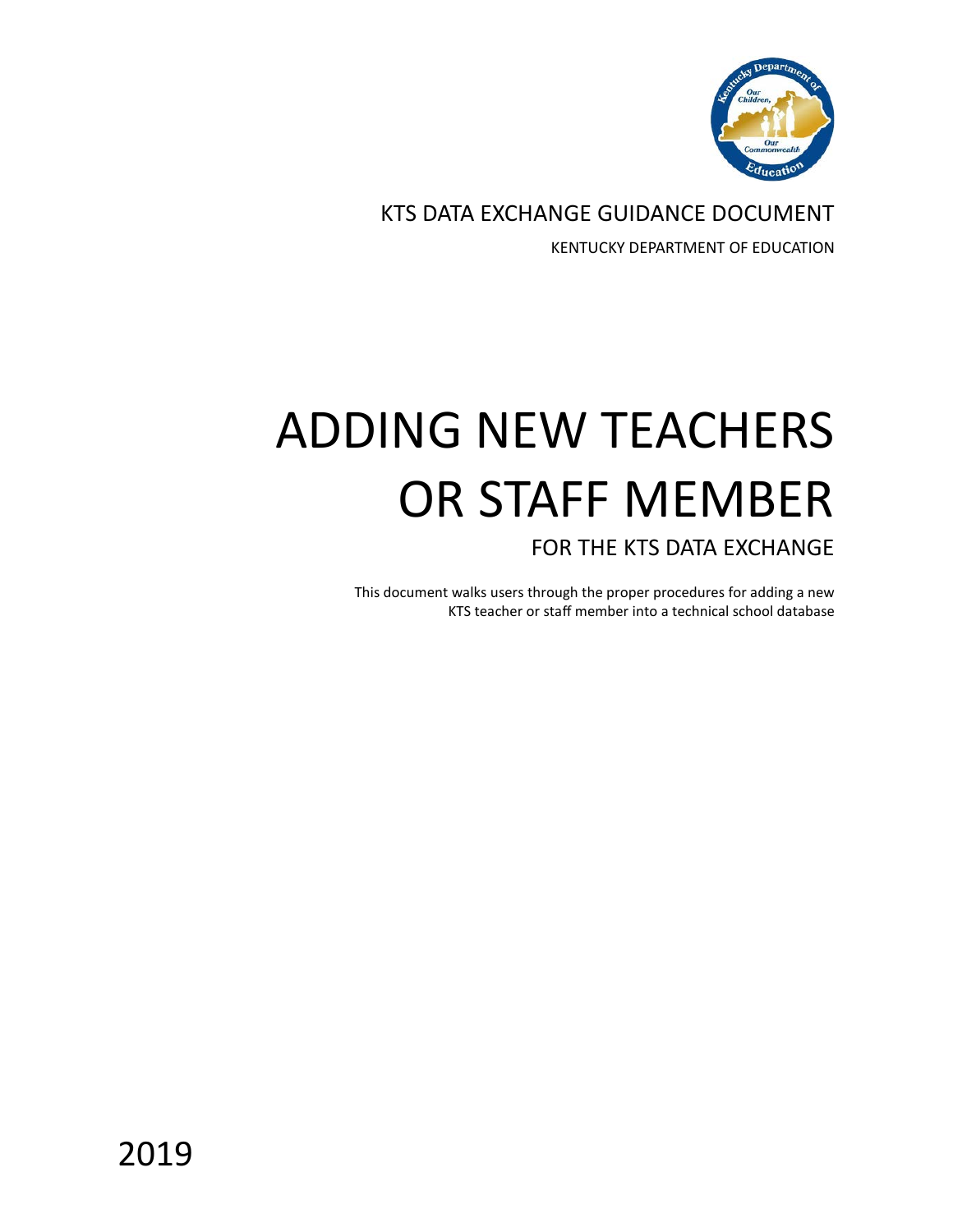# $\triangleright$  STFP 1

#### LOG INTO THE KTS INFINITE CAMPUS DATABASE

A direct link to the KTS Infinite Campus database can be found on the KTS Data Exchang[e webpage](https://education.ky.gov/districts/tech/sis/Pages/KSIS-KTS-Data-Exchange.aspx). The link is located under the Infinite Campus Login heading.

# **Infinite Campus login**

- KTS Infinite Campus Login (Employees)
- KTS IC Parent/Student Portal Login
- Instructions for Student Portal Access
- Instructions for Parent Portal Access

# $\triangleright$  STEP 2

#### CHECK THE IC DATABASE TO MAKE SURE THE TEACHER OR STAFF HAVE NOT ALREADY BEEN ADDED

#### *(Path: Search > All People)*

Conduct a Search of All People in the Infinite Campus database to ensure the teacher or staff member have not already been added previously. It is important to avoid duplicating teachers and staff.

- If the teacher or staff member **IS located and IS already in the database**, click on the existing teacher or staff record, go to the Demographic page, skip to Step 4.
- If the teacher or staff member **IS NOT located**, proceed to Step 3.

| Index             | Search                 |  |
|-------------------|------------------------|--|
| All People        |                        |  |
| Granger, Her      | Go                     |  |
|                   | <b>Advanced Search</b> |  |
| Search Results: 0 |                        |  |

### $\triangleright$  STFP 3

#### LOOK FOR THE NEW TEACHER OR STAFF MEMBER USING THE STAFF LOCATOR

#### *(Path: Census > Staff Locator)*

- To search, you must enter the full legal Last Name, First Name, and Gender.
- Select the Search button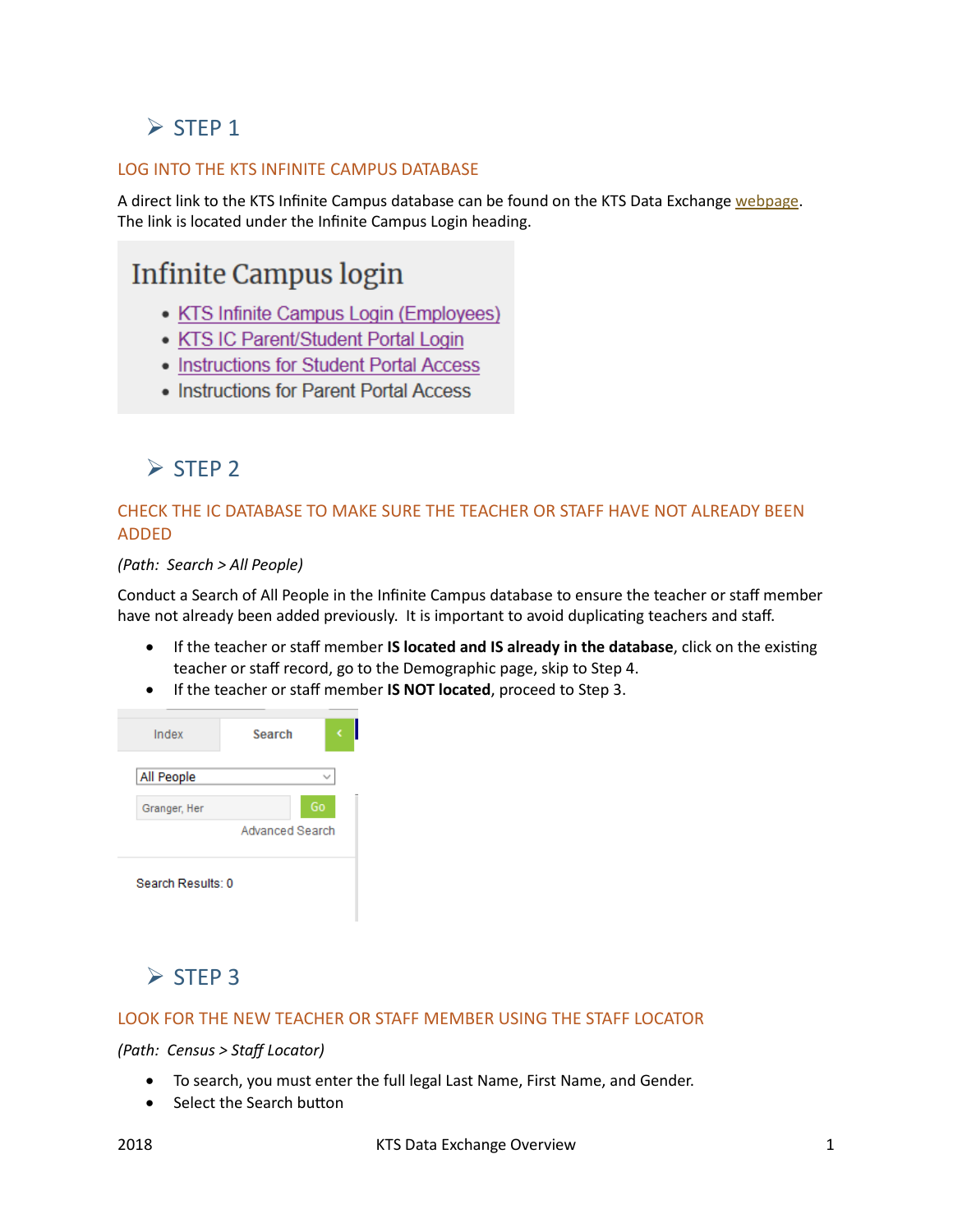o **If NO match is found**, select the Create New District Staff buton. Enter the New Staff information. You must add a Last name, First name, select a gender, and enter a date of birth and social security number. For the Local Staff Number and the Staff State ID, use the last 4 of the staff's social security number. Ensure the Start Date is entered, under Employment Information. SAVE the record.

|                       |               |                  |                |                   | % |
|-----------------------|---------------|------------------|----------------|-------------------|---|
| <b>Last Name</b>      | Granger       | Name             | Staff State ID | Gender Birth Date |   |
| <b>First Name</b>     | Hermione      | No matches found |                |                   |   |
| Gender                | Female $\sim$ |                  |                |                   |   |
| <b>Birth Date</b>     | Ta.           |                  |                |                   |   |
| <b>Middle Name</b>    |               |                  |                |                   |   |
| SSN#                  |               |                  |                |                   |   |
| <b>Staff State ID</b> |               |                  |                |                   |   |
|                       | Search -->    |                  |                |                   |   |
|                       |               |                  |                |                   |   |
|                       |               |                  |                |                   |   |
|                       |               |                  |                |                   |   |
|                       |               |                  |                |                   |   |
|                       |               |                  |                |                   |   |
|                       |               |                  |                |                   |   |
|                       |               |                  |                |                   |   |
|                       |               |                  |                |                   |   |

o **If a match IS found**, select the name of the match. Make sure the information for the new teacher or staff is accurate. Verify or add a Last name, First name, gender, date of birth and social security number. For the Local Staff Number and the Staff State ID, use the last 4 of the staff's social security number. Ensure the Start Date is entered, under Employment Information. SAVE the record.

| <b>Last Name</b>      | Granger       | Name                           | <b>Staff State ID</b> |   | Gender <sup>Birth</sup> Date | %   |
|-----------------------|---------------|--------------------------------|-----------------------|---|------------------------------|-----|
| <b>First Name</b>     | Hermione      | <sup>5</sup> Granger, Hermione | 1234                  | F | 01/01/1980                   | 100 |
| Gender                | Female $\sim$ |                                |                       |   |                              |     |
| <b>Birth Date</b>     | Ta.           |                                |                       |   |                              |     |
| Middle Name           |               |                                |                       |   |                              |     |
| SSN#                  |               |                                |                       |   |                              |     |
| <b>Staff State ID</b> |               |                                |                       |   |                              |     |
|                       | Search -->    |                                |                       |   |                              |     |
|                       |               |                                |                       |   |                              |     |
|                       |               |                                |                       |   |                              |     |
|                       |               |                                |                       |   |                              |     |
|                       |               |                                |                       |   |                              |     |
|                       |               |                                |                       |   |                              |     |
|                       |               |                                |                       |   |                              |     |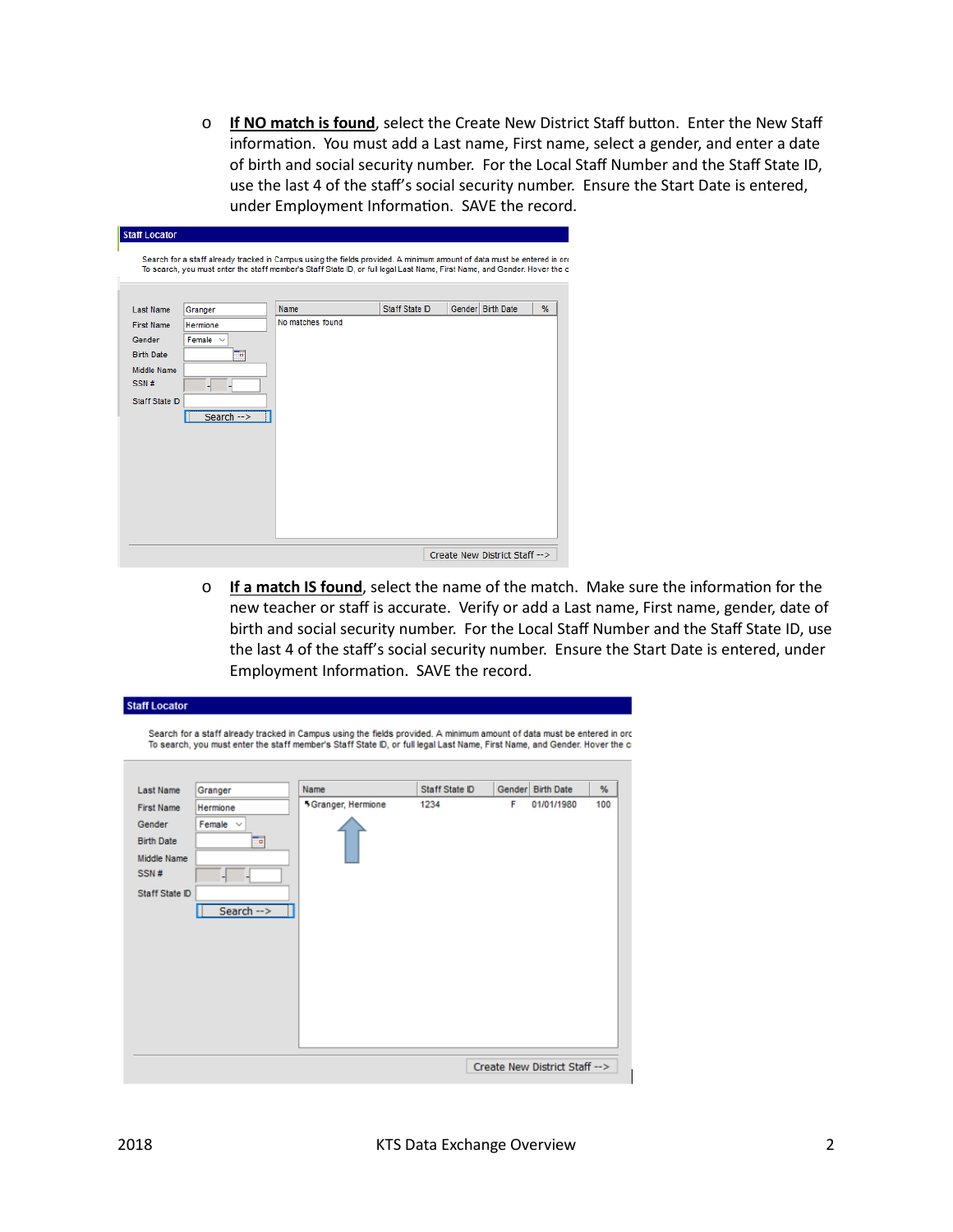| <b>New Staff</b>                   |                                                                                                                |
|------------------------------------|----------------------------------------------------------------------------------------------------------------|
|                                    |                                                                                                                |
|                                    | Create a new staff in Kentucky Tech System District<br>Fill out the form and click save to create a new staff. |
|                                    |                                                                                                                |
| <b>Person Information</b>          |                                                                                                                |
| *Last Name                         | *First Name<br><b>Middle Name</b><br><b>Suffix</b>                                                             |
| Granger<br>*Gender                 | Hermione<br><b>Birth Date</b><br>Soc Sec Number                                                                |
| $F:$ Female $\vee$                 | 987 - 54 - 1234<br>01/01/1980                                                                                  |
|                                    | Гa                                                                                                             |
| <b>Race/Ethnicity</b>              |                                                                                                                |
| Is the individual Hispanic/Latino? |                                                                                                                |
| (check all that apply)             | Is the individual from one or more of the these races?                                                         |
| American Indian or Alaska Native   |                                                                                                                |
| Asian                              |                                                                                                                |
| <b>Black or African American</b>   | Native Hawaiian or Other Pacific Islander                                                                      |
| White                              |                                                                                                                |
| <b>State Race Ethnicity</b>        |                                                                                                                |
|                                    |                                                                                                                |
| Race/Ethnicity Determination       |                                                                                                                |
|                                    |                                                                                                                |
| Home Primary Language              |                                                                                                                |
| Select a Value                     | $\mathbf{v}$                                                                                                   |
| Native American Language           |                                                                                                                |
| Select a Value                     | $\overline{\mathbf{v}}$                                                                                        |
|                                    |                                                                                                                |
| <b>Person Identifiers</b>          |                                                                                                                |
| Student State ID                   |                                                                                                                |
|                                    |                                                                                                                |
| <b>Local Staff Number</b>          | 1234                                                                                                           |
|                                    |                                                                                                                |
| <b>Staff State ID</b>              | 1234                                                                                                           |
| Person GUID                        |                                                                                                                |
|                                    |                                                                                                                |
|                                    |                                                                                                                |
| <b>Employment Information</b>      |                                                                                                                |
| <b>Start Date</b>                  | <b>End Date</b>                                                                                                |
| 07/01/2019<br>$\sqrt{2}$           | −≖                                                                                                             |
| <b>Teaching Start Year</b>         | Teaching Years Modifier                                                                                        |
| To.                                |                                                                                                                |
| License Number                     | FTE Percent (whole number 0-100)                                                                               |
|                                    |                                                                                                                |
| Seniority                          | <b>Education</b>                                                                                               |
|                                    |                                                                                                                |
|                                    | Save                                                                                                           |

# $\triangleright$  STEP 4

#### ADD, VERIFY AND/OR UPDATE KEY TABS IN THE CENSUS RECORD

- Demographic tab
	- o From the Demographic tab, scroll down under the Personal Contact Information heading, and add the teacher or staff member's phone number AND work email address. Save the record.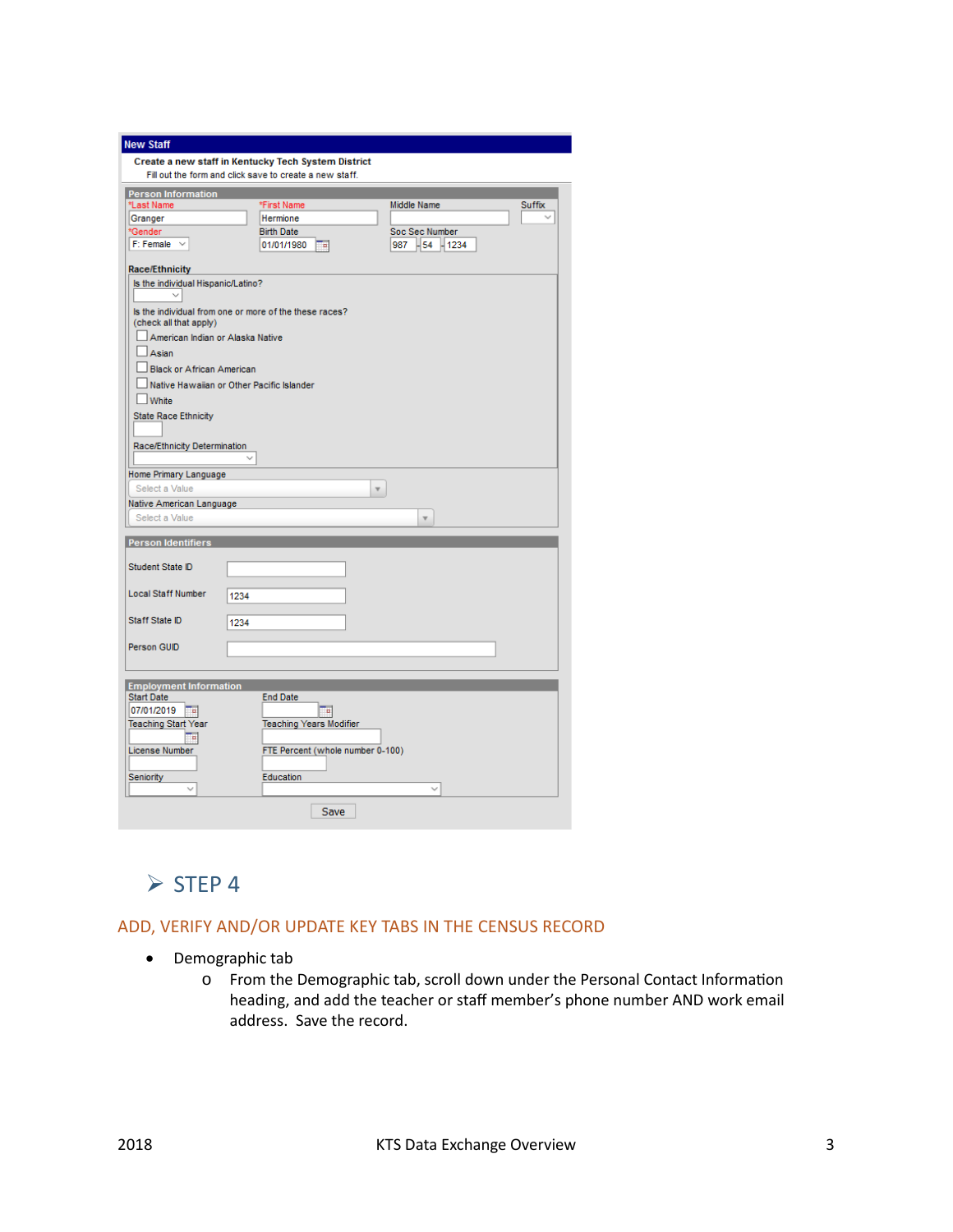| <b>Other Phone</b>            | Private        | <b>Work Phone</b>      | Private        |
|-------------------------------|----------------|------------------------|----------------|
| 3333<br>555<br>270<br>x       |                |                        |                |
| <b>Cell Phone</b>             | Private        | Pager                  | <b>Private</b> |
|                               |                |                        |                |
| <b>Email</b>                  | <b>Private</b> | <b>Secondary Email</b> | <b>Private</b> |
| Hermione.Granger@barren.kysch |                |                        |                |
| <b>Preferred Language</b>     |                |                        |                |
| $\overline{\phantom{a}}$      |                |                        |                |
| en_US: US English             |                |                        |                |
| <b>Comments</b>               |                |                        |                |

- District Assignment tab
	- o From the District Assignment tab, click on the blue NEW buton to create a new district assignment record. Verify your school in the School box, then enter the Start Date in the field directly below. Click on the Type dropdown and select Teacher, if entering a teacher. If enter a clerical staff, select Support. If you are unsure, contact Tanya Fluke. Check the Teacher checkbox, if entering a teacher. Checking this box will allow your new teacher to show up as an option when adding Primary Teacher's to sections on the Staff History tab.

| *School<br><b>Department</b><br>Barren County Area Technology Center<br>۰<br><b>End Date</b><br><b>Title</b><br>ö<br>ñ<br><b>FTE of Assignment</b><br><b>Assignment Code</b><br>۰<br><b>Highly Qualified</b><br>۰<br><b>PD</b> Year<br>۰<br>۰<br><b>PD Class Type</b><br>۰<br>۰<br><b>PD Class Credit</b><br>۰<br><b>Behavior</b><br><b>Health</b><br>Admin<br>Approver | ۰<br>۰<br>$\overline{\mathbf{v}}$                              |
|-------------------------------------------------------------------------------------------------------------------------------------------------------------------------------------------------------------------------------------------------------------------------------------------------------------------------------------------------------------------------|----------------------------------------------------------------|
| *Start Date<br>01:Teacher<br>▽                                                                                                                                                                                                                                                                                                                                          |                                                                |
| 07/01/2019                                                                                                                                                                                                                                                                                                                                                              |                                                                |
| <b>Type</b>                                                                                                                                                                                                                                                                                                                                                             |                                                                |
| <b>Alternate Type</b><br><b>Reading First</b><br>Teacher Special Ed Program                                                                                                                                                                                                                                                                                             |                                                                |
|                                                                                                                                                                                                                                                                                                                                                                         |                                                                |
|                                                                                                                                                                                                                                                                                                                                                                         |                                                                |
|                                                                                                                                                                                                                                                                                                                                                                         |                                                                |
| <b>Evaluation Override</b>                                                                                                                                                                                                                                                                                                                                              |                                                                |
|                                                                                                                                                                                                                                                                                                                                                                         |                                                                |
|                                                                                                                                                                                                                                                                                                                                                                         |                                                                |
| <b>PD Class Offered By</b><br><b>PD Class Applied Hours</b>                                                                                                                                                                                                                                                                                                             |                                                                |
|                                                                                                                                                                                                                                                                                                                                                                         |                                                                |
|                                                                                                                                                                                                                                                                                                                                                                         |                                                                |
|                                                                                                                                                                                                                                                                                                                                                                         |                                                                |
|                                                                                                                                                                                                                                                                                                                                                                         |                                                                |
|                                                                                                                                                                                                                                                                                                                                                                         | <b>Behavior Response</b><br><b>Response to</b><br>Intervention |
|                                                                                                                                                                                                                                                                                                                                                                         |                                                                |
| Advisor Supervisor Counselor Foodservice<br><b>Exclude Behavior</b>                                                                                                                                                                                                                                                                                                     | <b>Self Service Approver</b><br><b>FRAM Processor</b>          |
| Referral<br>П                                                                                                                                                                                                                                                                                                                                                           |                                                                |
| <b>External LMS Exclude</b>                                                                                                                                                                                                                                                                                                                                             |                                                                |
| п                                                                                                                                                                                                                                                                                                                                                                       |                                                                |
| <b>Comments</b>                                                                                                                                                                                                                                                                                                                                                         |                                                                |
|                                                                                                                                                                                                                                                                                                                                                                         |                                                                |
|                                                                                                                                                                                                                                                                                                                                                                         | .sl                                                            |
| Exclude                                                                                                                                                                                                                                                                                                                                                                 |                                                                |
|                                                                                                                                                                                                                                                                                                                                                                         |                                                                |
| *Student Voice Survey                                                                                                                                                                                                                                                                                                                                                   |                                                                |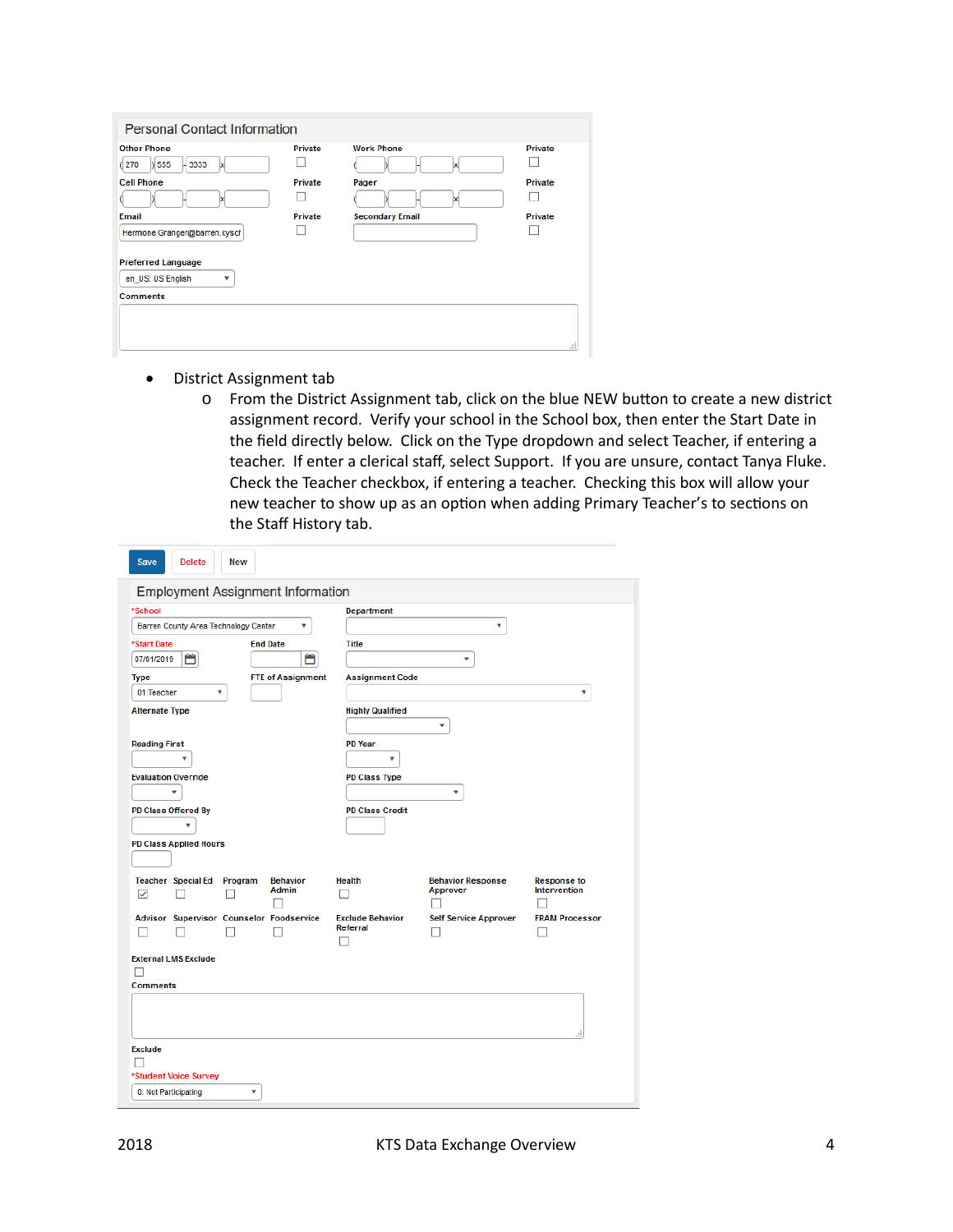# $\triangleright$  STFP 5

#### ADD PRIMARY TEACHER TO SECTION (STAFF HISTORY TAB)

Every section must have a Primary Teacher assigned. If teachers are not added as the Primary Teacher to a section, they will not be able to see the section populate in the dropdown of their Campus Instruction. You must add the Primary Teacher through the Staff History tab. The Staff History tab tracks the history of teachers for a particular course section. The Staff History tab lists active primary teachers, teachers, and section staff. It also lists former primary teachers, teachers, and section staff. For KTS Data Exchange purposes, you should give your teacher a Primary Teacher designation only. If additional staff are involved in a course, see the [Teacher of Record data standard](http://education.ky.gov/districts/tech/sis/Documents/Data_Standard-Teacher_of_Record.pdf) on the KSIS website for further direction.

#### *Note about Assignment Dates:*

In most situations, the Assignment Dates should be left blank. They are only populated if the Primary Teacher is assigned to the section AFTER the first day of the first schedule term, or if the Primary Teacher is no longer assigned to the section BEFORE the end of the last scheduled term. Assignment dates cannot exceed the section's start and end dates.

NOTE: High schools should NOT refer to this document for Staff History tab purposes. They should follow district policy and data standards regarding proper Staff History tab setup and use of the Staff Locator.

| Search<br>Index                     | 1234-5 English 128B                                                                                                                   |
|-------------------------------------|---------------------------------------------------------------------------------------------------------------------------------------|
| System Administrator                | Teacher: Teacher, Jenny                                                                                                               |
| cjo1                                | Grading By Student<br>Roster Batch Edit<br>Section<br><b>Staff History</b><br>Roster<br>Attendance<br>Grading By Task<br>Roster Setup |
| Parameter Test 4.0                  | e.<br>$\infty$ Delete<br>New Primary Teacher<br>New Teacher<br><b>Q</b> New Section Staff<br>Save                                     |
| Portal                              | <b>Staff History</b>                                                                                                                  |
| ▶ Student Information               | Assignment Start Assignment End   Access Start Access End   District Assignment<br>Role<br>Name<br><b>Primary Teacher</b>             |
| $E$ Census                          | <b>Teacher, Jenny</b>                                                                                                                 |
| - Behavior                          | Teacher:<br><b>Teacher</b> Steven<br>10/01/2016<br>12/23/2016<br><b>Teacher of Record</b>                                             |
| ▶ Health                            | <b>Section Staff</b><br>Teacher, David W<br>10/01/2016<br>12/23/2016                                                                  |
| ▶ Attendance                        |                                                                                                                                       |
| ▼ Scheduling                        |                                                                                                                                       |
| Courses                             | Assignment Start and End date fields should remain blank unless staff members start working in the section after the first day of the |
| Add Course                          | frst scheduled term, or stop working in the section before the last day of the last scheduled term.                                   |
| Schedule Wizard                     | Access to this section is controlled by Access Start and End dates. To end a user's access to this section, enter an Access End       |
| Fill Counselor                      | Date.<br><b>Staff History Detail</b>                                                                                                  |
| Fill Teams                          | Prinary Teacher                                                                                                                       |
| Request Wizard                      | Role<br>Name<br><b>District Assignment</b><br>Teacher, Jenny<br>٠                                                                     |
| <b>Roster Copy</b>                  | Assignment                                                                                                                            |
| Schedule Gap Filler                 | <b>Start Date</b><br><b>End Date</b>                                                                                                  |
| <b>Scheduling Build Constraints</b> | $\Box$<br>$\Box$                                                                                                                      |
| Student Gap Scheduler               | <b>Access to Section Dates</b>                                                                                                        |
| Lunches                             | <b>End Date</b><br><b>Start Date</b><br><b>O</b> Urrestricted                                                                         |
| <b>Scheduling Group</b>             | <b>Date Range</b>                                                                                                                     |
| <b>Trials</b>                       |                                                                                                                                       |
| <b>Student Constraints</b>          | Comments                                                                                                                              |
| ▼ Reports                           |                                                                                                                                       |
| Course Projections                  |                                                                                                                                       |
| Master Schedule                     | <b>Teacher Display Name on Section</b><br>Making a change to the Teacher Display Name here will update the value on the Section tab.  |
| <b>Open Rooms</b>                   | <sup>©</sup> Continue using the current Teacher Display Name from the Section tab: Teacher, Jenny                                     |
| Request Batch                       | Use a new Teacher Display Name on the Section tab: Teacher, Jenny                                                                     |